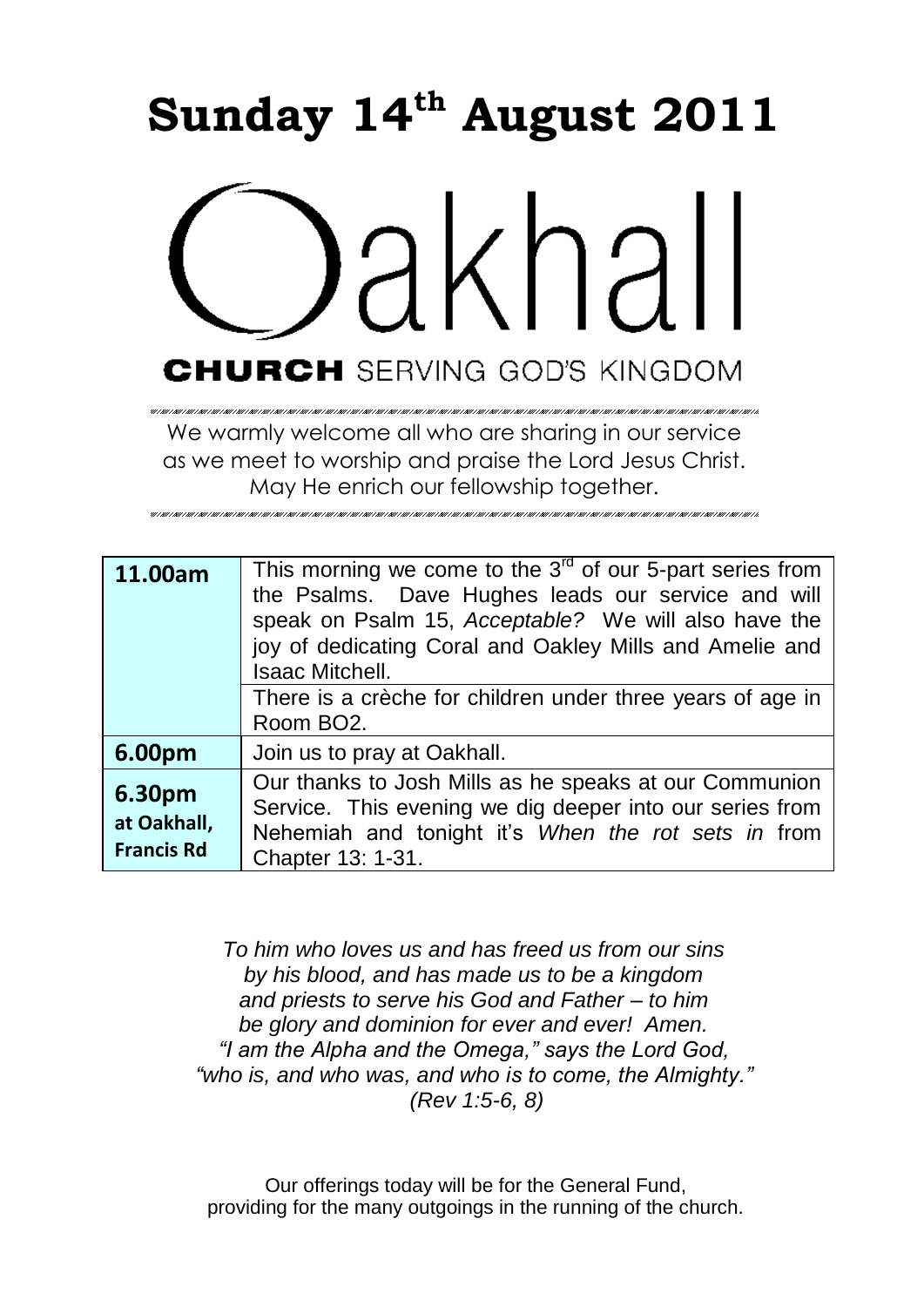### **Overseas Action!**

Welcome back to all who have returned from "overseas action" with the Oakhall trips. Currently David and Maria Thompson are in Provence in France with a cycling group. David is speaking and Maria leading. Molly Cox and James Barnett are with them as cycle leaders and Adam Larner as cycle tech. Yesterday Ian Mayo left to lead a group to Russia and tomorrow Alison Hardy leaves to lead a group to Portugal. All those overseas really appreciate our prayer support.

### **Praising God for a new life!**

We rejoice with Andy and Rachel at the birth of their baby son last Monday evening at 9pm. Reuben Andrew weighed in at 9lb 4oz and the whole family are doing well and praising God for the wonderful gift entrusted to them. 'Warmest love and congratulations to you both.'

### **Crèche**

One of the great ways to be a blessing to families in the church is to help look after their young children during the Sunday morning service. There is already a friendly team of helpers sharing in the care of our under-3s. If you think you too can help out in this worthwhile activity, please see Stephanie Bowman or Dorothy Thompson (01883 652163 or [longdawkhams@gmail.com.](mailto:longdawkhams@gmail.com))

#### **Don't miss out**

Last week"s news sheets included the Summer Prayer Bulletin from the Expeditions Team. They all value our prayers during this busy month. Spare copies are on the information tables.



On September 25th we will be joining with thousands of other UK churches in an initiative to invite people back to church. Let"s start praying towards it. More details to follow.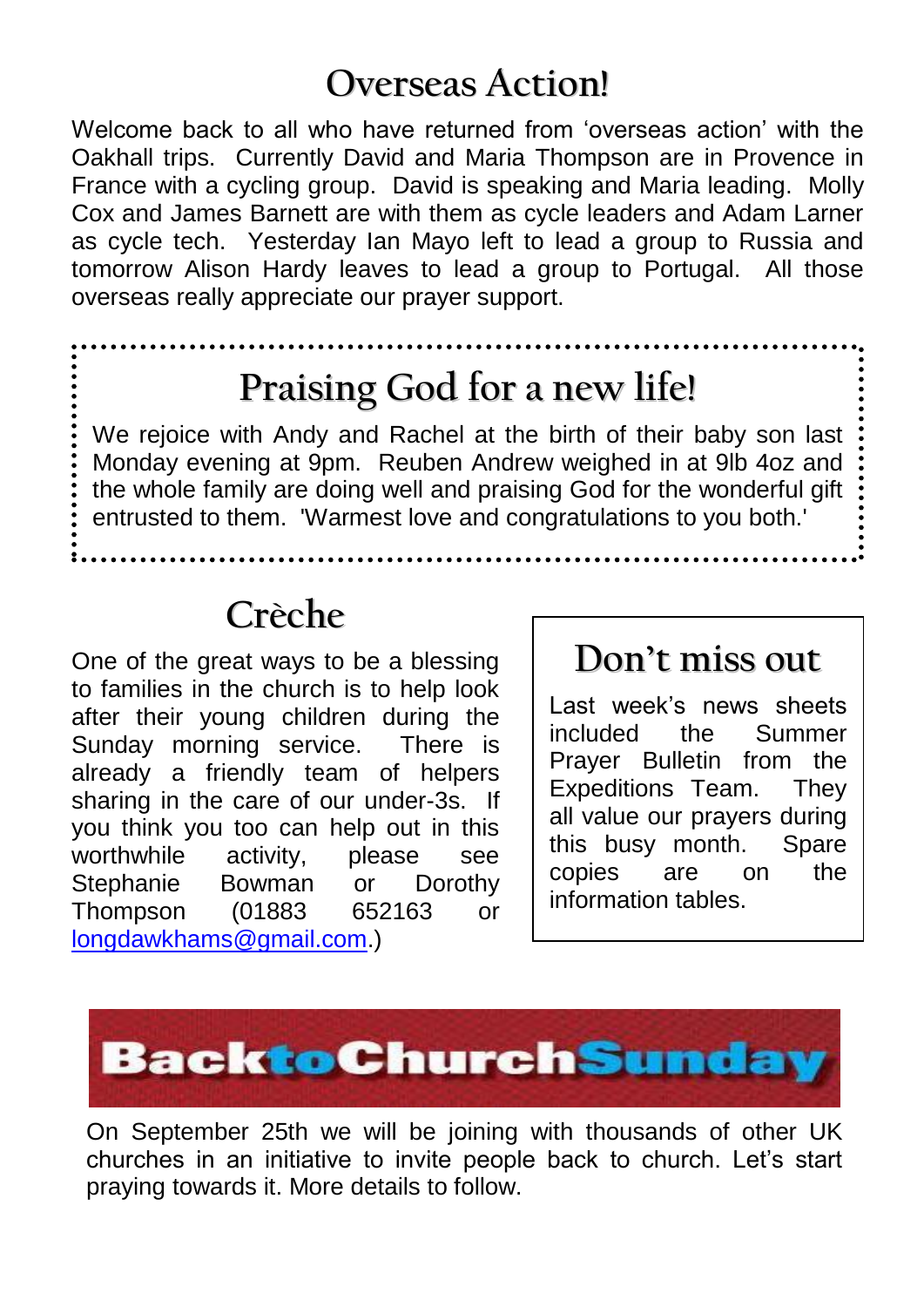### **Oakhall Church Giving** Oakhall Church Budget target for April-July 2011 £40,320.00 Actual giving for April-July

£31,659.00

August offering for Simeon & Gemma Locke (Reach Across)

£1,240.00

**Oakhall Church seeks to be a community with a growing love for God, for each other and for our neighbours throughout the world.**

# **Plum jam…**

# **for our new church building fund!**

 plum jam to raise funds for our building fund. Last week dad staggered Well done to Joseph and Joshua Warner who have been busy making in with a huge box of jam… £64.66 was raised! *Thank you to Joseph and Joshua and to all who purchased the tasty treats.* There are a few left… so don"t miss out!

## **Our next Baptising Service**

Following a wonderful Baptising Service last month, we have had ! further requests for baptism. We are planning our next service in September and if you are praying about the possibility of taking this i important step, please speak to Dave Hughes or one of the other I elders.

### **East Africa Crisis**

Drought, high food prices and failed harvests have left 10 million people in East Africa on the brink of disaster. Often at times like this we would like to help but are not sure how to channel funds to where they are most needed. Tearfund, a Christian international aid and development agency, has local partners responding in the region affected. If you would like to make a donation towards their work please place your gift in the offering bags clearly marked "East Africa Crisis" (cheques payable to Oakhall Church).